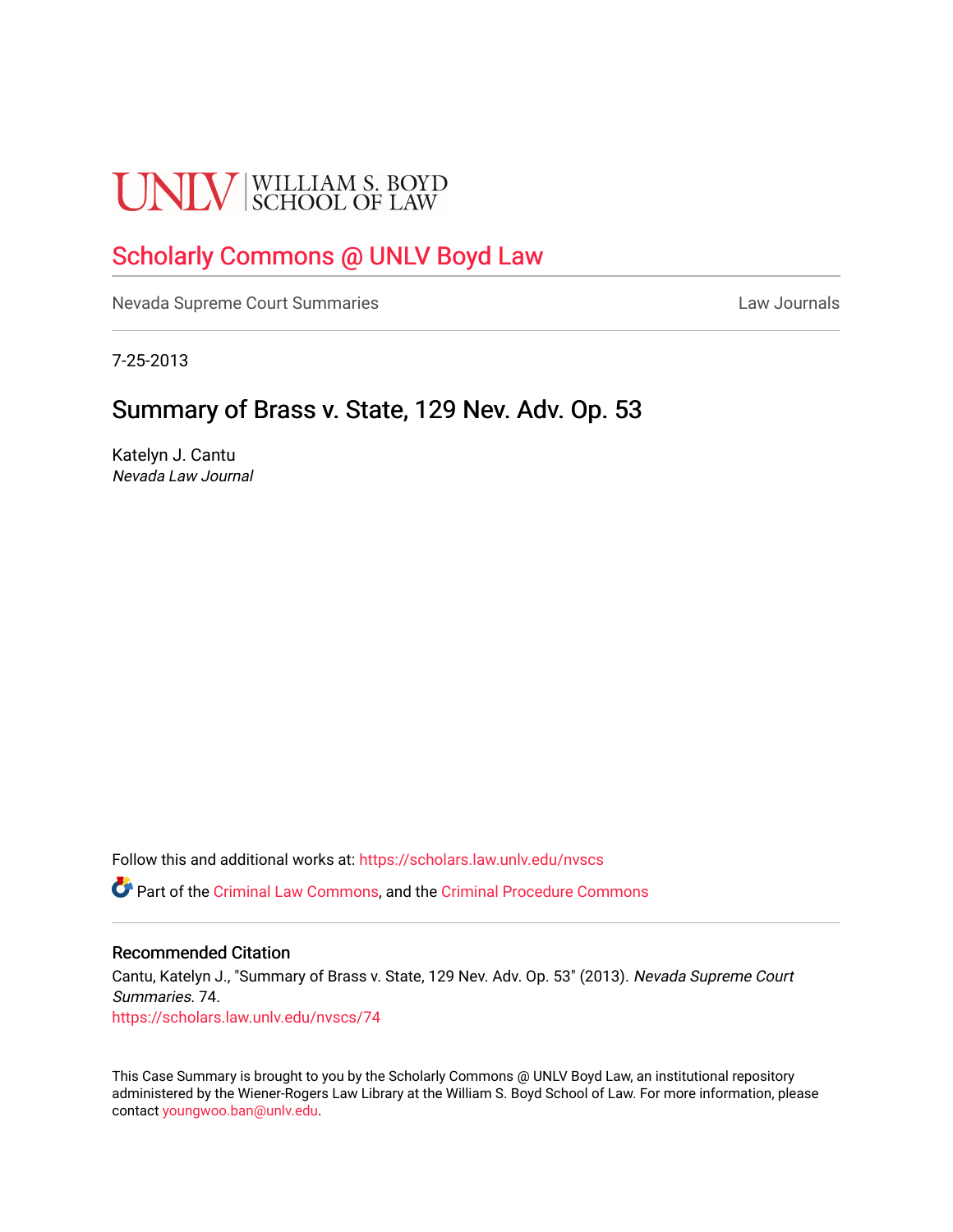#### *Brass v. State*, 129 Nev. Adv. Op. 53 (July 25, 2013)<sup>1</sup>

#### CRIMINAL PROCEDURE—SUBSTITUION OF PARTIES WHEN A PARTY DIES PENDING A CRIMINAL APPEAL

#### **Summary**

The Court considered whether an attorney may file a substantive motion on a deceased client's behalf in a criminal case when a personal representative has not been substituted as a party to the appeal.

#### **Disposition/Outcome**

The Court denied the motion, finding that counsel lacked the authority to act on the deceased client's behalf.

#### **Facts and Procedural History**

Ronnie Brass was convicted of conspiracy to commit first-degree kidnapping and first-degree murder with the use of a deadly weapon. Mr. Brass timely appealed, but he died before his appeal was decided. Counsel suggested Mr. Brass's death upon the record almost one year prior to the date of the opinion, but no party had been properly substituted as Mr. Brass's personal representative.

#### **Discussion**

Justice Douglas delivered the opinion of the Court, sitting as a seven-justice panel with Chief Justice Pickering and Justices Gibbons, Hardesty, Parraguirre, Cherry, and Saitta, who concurred.

First, the Court addressed the issue of whether an attorney may file a substantive motion on a deceased client's behalf in a criminal case when a personal representative has not been substituted as a party to the appeal. Generally, "counsel cannot act on a deceased client's behalf."<sup>2</sup> If a party dies, "the [action] cannot proceed until someone is substituted for the decedent."<sup>3</sup> Accordingly, because a personal representative had not been substituted as a party to the appeal, the Court concluded counsel lacked the authority to act on the deceased client's behalf.

Second, the Court addressed the time frame for substitution under NRAP 43(a)(1). Although NRAP  $43(a)(1)$  allows for the substitution of a personal representative for a deceased party while an appeal is pending, it does not establish a limitation on the time for filing a substitution motion. However, because NRCP 25(a), which governs the substitution of parties when a party dies in a *civil* case, requires that a substitution motion be filed within 90 days of the decedent's death being suggested upon the record, the Court concluded that a motion under NRAP 43 must also

 $\frac{1}{1}$  Dy Katalyn I Canty  $\frac{1}{2}$  By Katelyn J Cantu.

Fariss v. Lynchburg Foundry, 769 F.2d 958, 962 (4th Cir. 1985). 3

Walker v. Burkham, 68 Nev. 250, 253-54, 229 P.2d 158, 160 (1951).